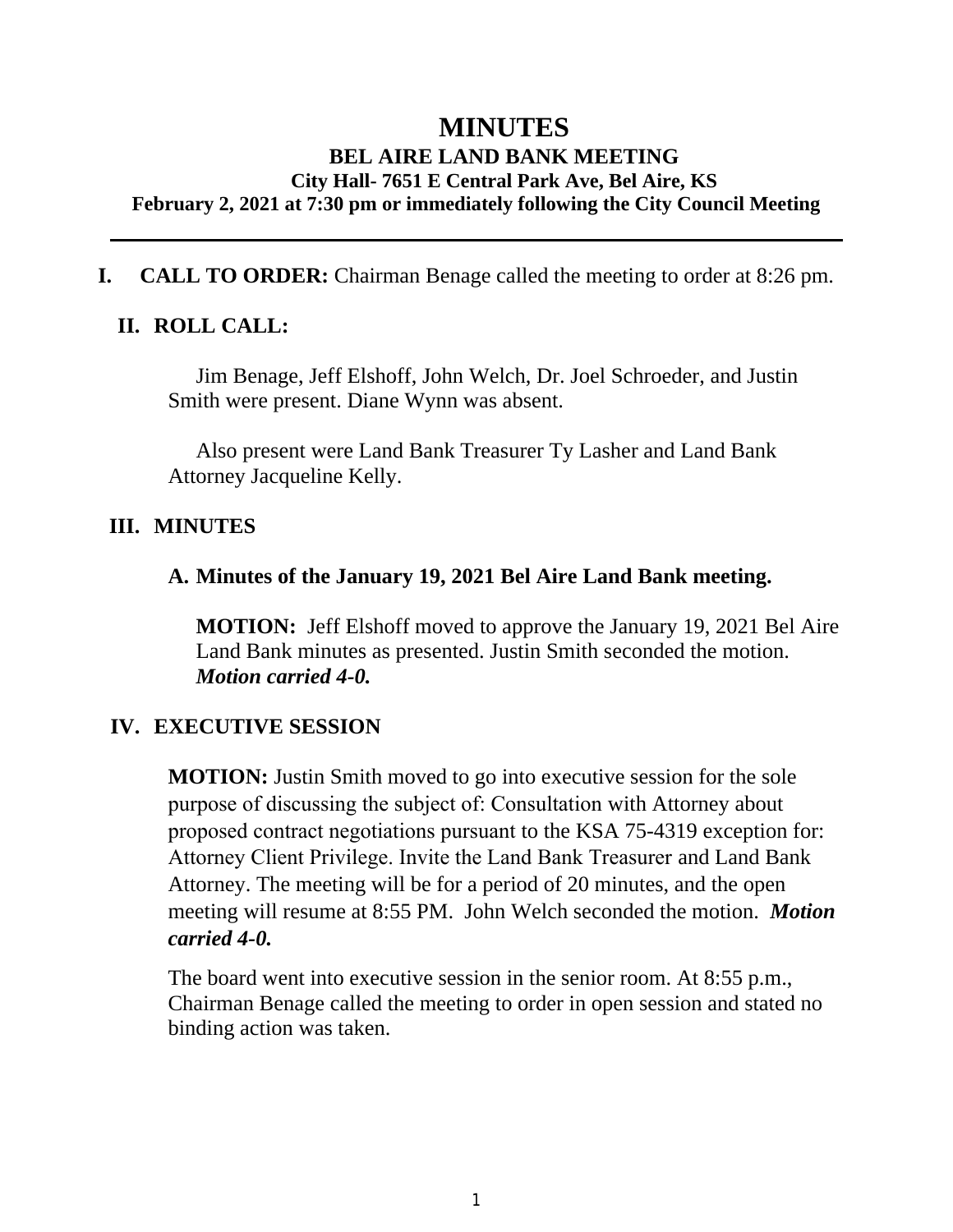### **V. RESOLUTIONS AND FINAL ACTIONS**

### **A. Consideration of approving the Property Ownership List for the Bel Aire Land Bank for 2021 and authorize publication.**

**MOTION:** Dr. Joel Schroeder moved to approve the Property Ownership List for the Bel Aire Land Bank for 2021 effective February 2, 2021 and authorize publication. Justin Smith seconded the motion. *Motion carried 4-0.*

### **B. Consideration of a Real Estate Sale Contract, Development Agreement and Development Plan with Amir Etezazi for Tierra Verde lots.**

**MOTION**: Justin Smith moved to approve the Real Estate Sale Contract, Development Agreement and Development Plan with Amir Etezazi and authorize the Treasurer to sign. Dr. Joel Schroeder seconded the motion. *Motion carried 4-0.*

## **C. Consideration of a Real Estate Sale Contract with Greenwich Group, LLC for approximately 227 acres at \$7,135 per acre.**

**MOTION**: Dr. Joel Schroder moved to deny a Real Estate Contract with Greenwich Group, LLC. Justin Smith seconded the motion. *Motion carried 4-0.*

### **D. Consideration of appointing Mayor Jim Benage as Land Bank Chairperson for 2021.**

**MOTION**: Dr. Joel Schroder moved to appoint Mayor Jim Benage as Land Bank Chairperson for 2021. Jeff Elshoff seconded the motion. *Motion carried 4-0.*

### **E. Consideration of appointing Council President Justin Smith as Land Bank Vice-Chairperson for 2021**

**MOTION**: Dr. Joel Schroder moved to appoint Justin Smith as Land Bank Vice-Chairperson for 2021. John Welch seconded the motion. *Motion carried 4-0.*